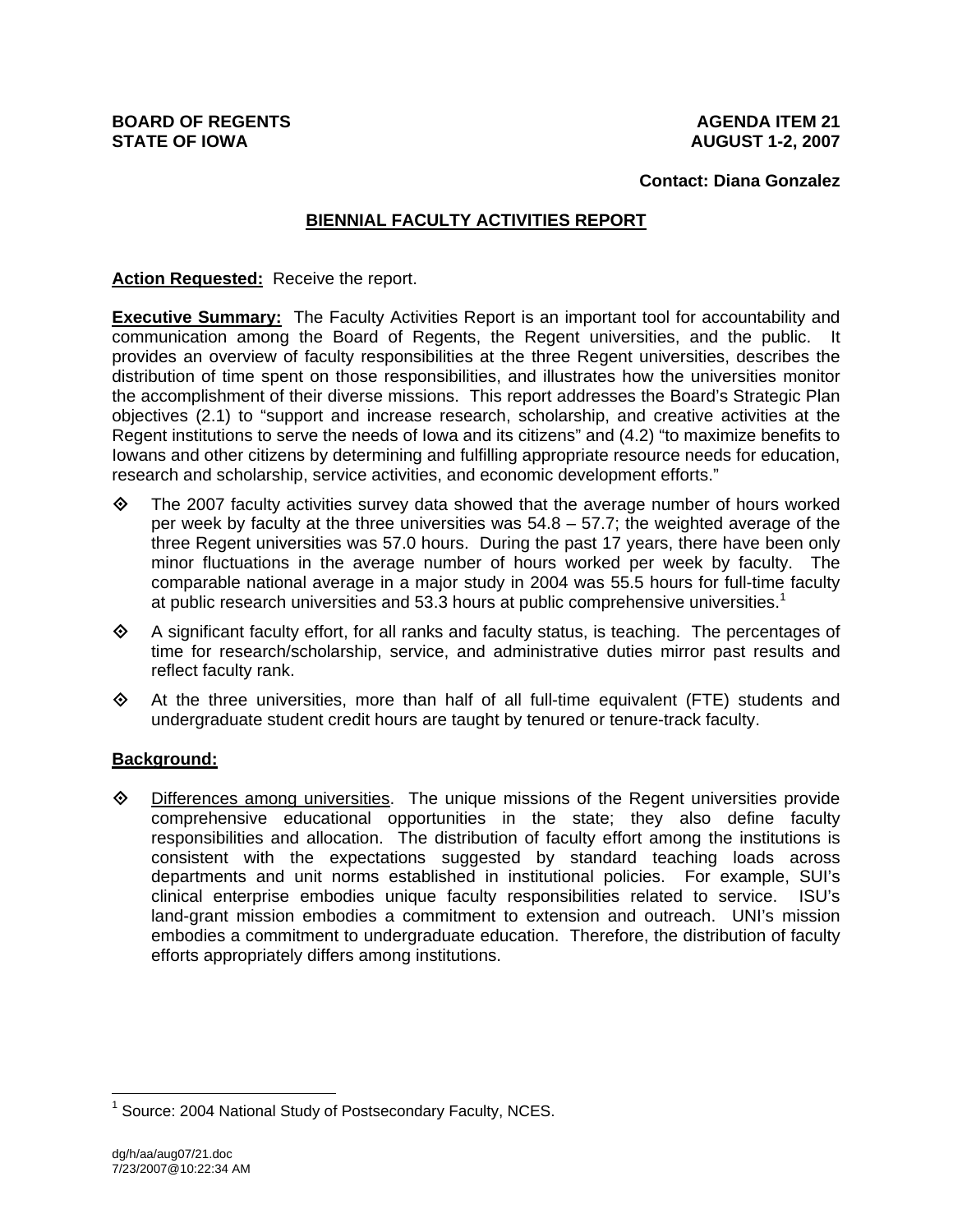$\diamondsuit$  Survey data. The data about number of hours worked per week were obtained through stratified random surveys administered to faculty at each institution in 2006-07. At SUI, approximately 25% of the eligible faculty (n=1,825) were surveyed and a 74% response rate was obtained. At ISU, approximately 37% of the eligible faculty (n=1,375) were surveyed and an 81% response rate was obtained. At UNI, approximately 41% of the eligible faculty (n=586) were surveyed and a 61% response rate was obtained. Data for other components of the report were collected from a variety of personnel reports.

# **What defines faculty activities?**

- University of Iowa. At SUI, faculty members spend 34.9% of their effort on teaching, 35.6% on sponsored and non-sponsored research, 11.5% on administrative activities, and 18.0% on university and public service. As shown in the graph below, tenured and tenure-track faculty spend approximately the same amount of effort on teaching; however, tenure-track faculty spend a higher proportion of their time on sponsored and non-sponsored research and less time on administrative activities than tenured faculty.
	- $m$  In non-health science colleges, faculty members spend 43.3% of their effort on teaching, 39.9% on research, 13.2% on administrative activities, and 3.7% on service.
	- $m$  In health science colleges, faculty members spend 26.5% of their effort on teaching, 31.4% on research, 9.8% on administrative activities, and 32.3% on service. The "service" category includes patient care.

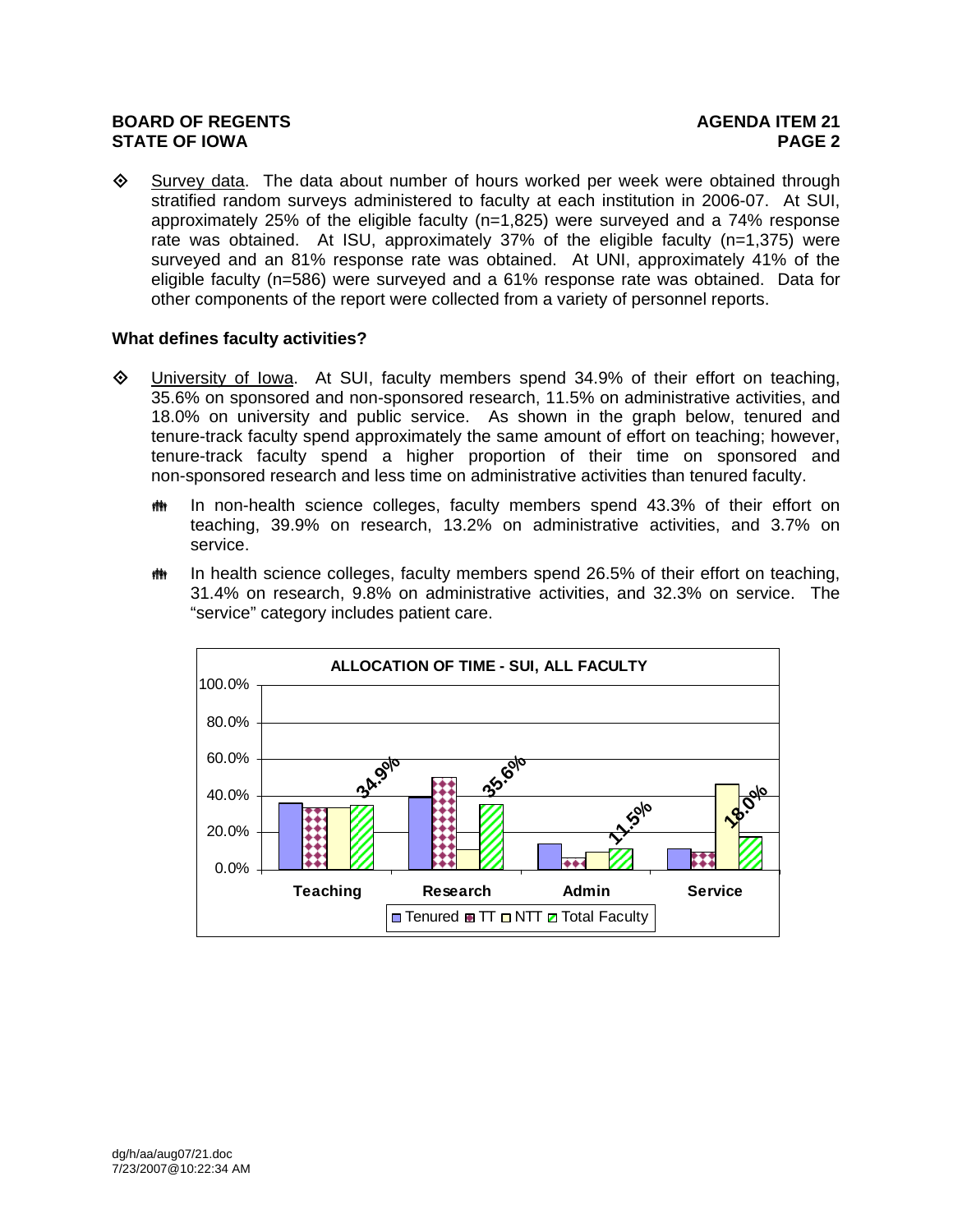$\diamond$  Iowa State University. At ISU, faculty members spend 46.1% of their effort on teaching, 35.8% on sponsored and non-sponsored research, 5.0% on administrative activities, and 13.1% on university, public, and professional service (commensurate with ISU's land-grant mission and commitment to extension/outreach). As shown in the graph below, tenured and tenure-track faculty spend approximately the same amount of effort on teaching; however, tenure-track faculty spend a higher proportion of their time on sponsored and non-sponsored research and less time on administrative activities than tenured faculty.



 University of Northern Iowa. At UNI, faculty members spend 68.2% of their effort on teaching, 16.2% on sponsored and non-sponsored research, 8.3% on administrative activities, and 7.5% on university, public, and professional service. As shown in the graph below, tenured and tenure-track faculty spend approximately the same amount of effort on teaching; however, tenure-track faculty spend a higher proportion of their effort on research and less time on administrative activities than tenured faculty.

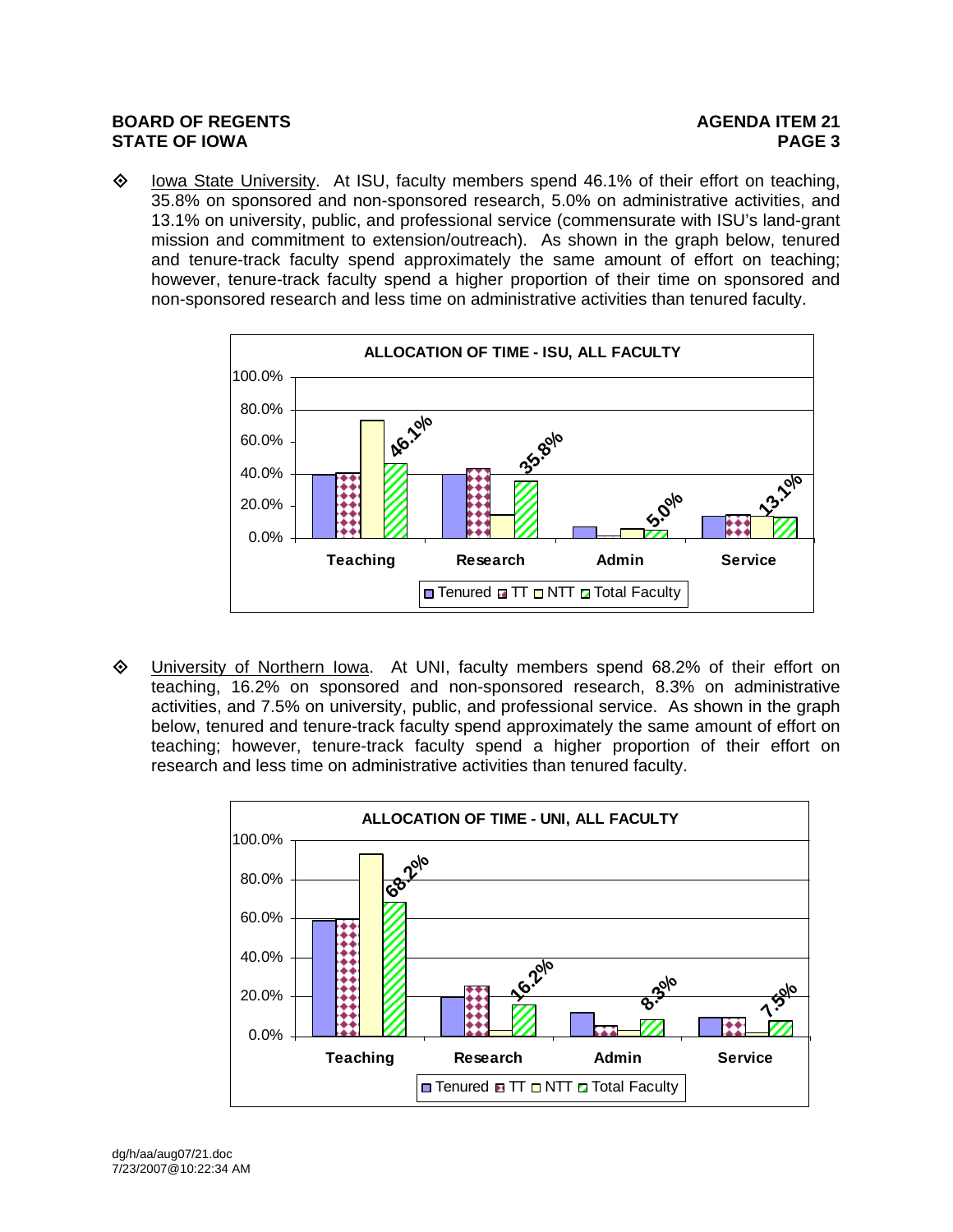# **How many hours per week do faculty work?**

 $\Diamond$  University of Iowa. At SUI, the average number of hours worked per week by faculty was 57.7. Tenured faculty worked 58.3 hours per week, tenure-track faculty worked 60.3 hours per week, and non-tenure-track faculty worked 52.6 hours per week. Faculty in non-health science colleges spend more hours on teaching and fewer hours on service activities than faculty in health science colleges.



 $\diamond$  Iowa State University. At ISU, the average number of hours worked per week by faculty was 57.7. Tenured faculty worked 58.2 hours per week, tenure-track faculty worked 58.7 hours per week, and non-tenure-track faculty worked 53.4 hours per week.

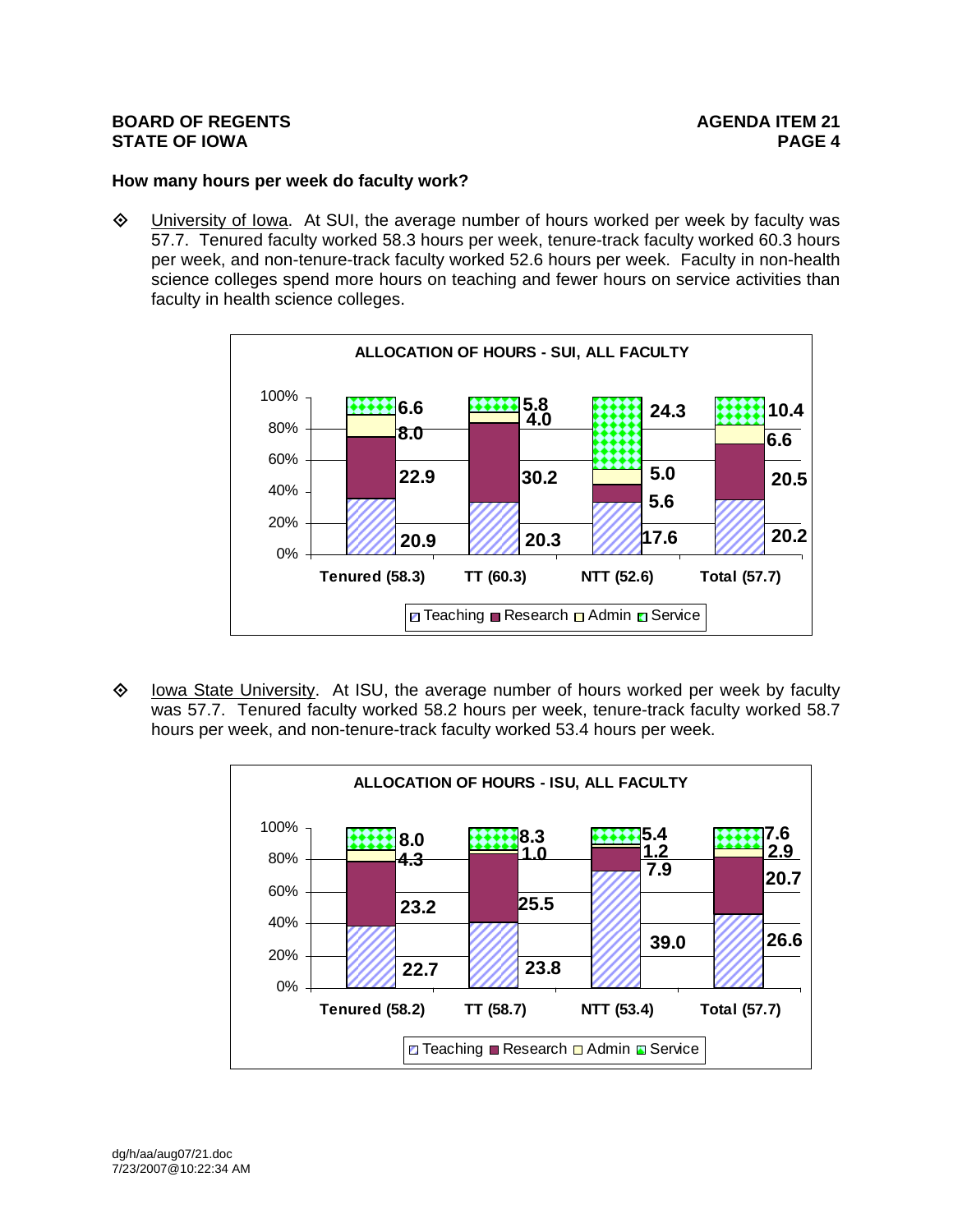University of Northern Iowa. At UNI, the average number of hours worked per week by faculty was 54.8. Tenured faculty worked 55.6 hours per week, tenure-track faculty worked 54.9 hours per week, and non-tenure-track faculty worked 50.5 hours per week.



## **Who teaches the students?**

 University of Iowa. At SUI, 55.1% of all full-time equivalent (FTE) students were taught by tenured or tenure-track faculty, 27.1% were taught by non-tenure-track faculty, and 17.8% were taught by graduate assistants.

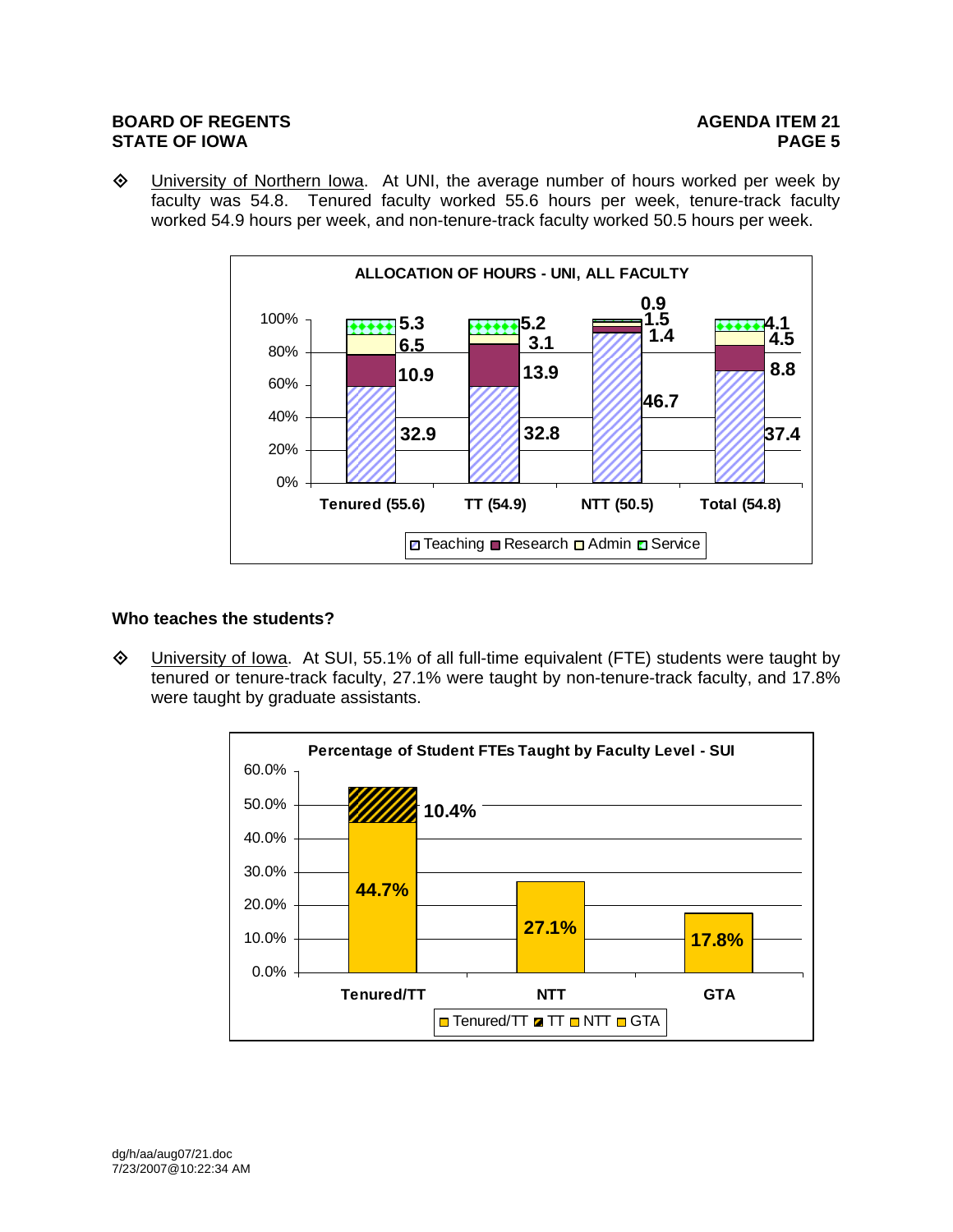Iowa State University. At ISU, 60.2% of all FTEs were taught by tenured or tenure-track faculty, 26.0% were taught by non-tenure-track faculty, and 13.8% were taught by graduate assistants.



 University of Northern Iowa. At UNI, 71.0% of all FTEs were taught by tenured or tenure-track faculty, 27.9% were taught by non-tenure-track faculty, and 1.1% were taught by graduate assistants.

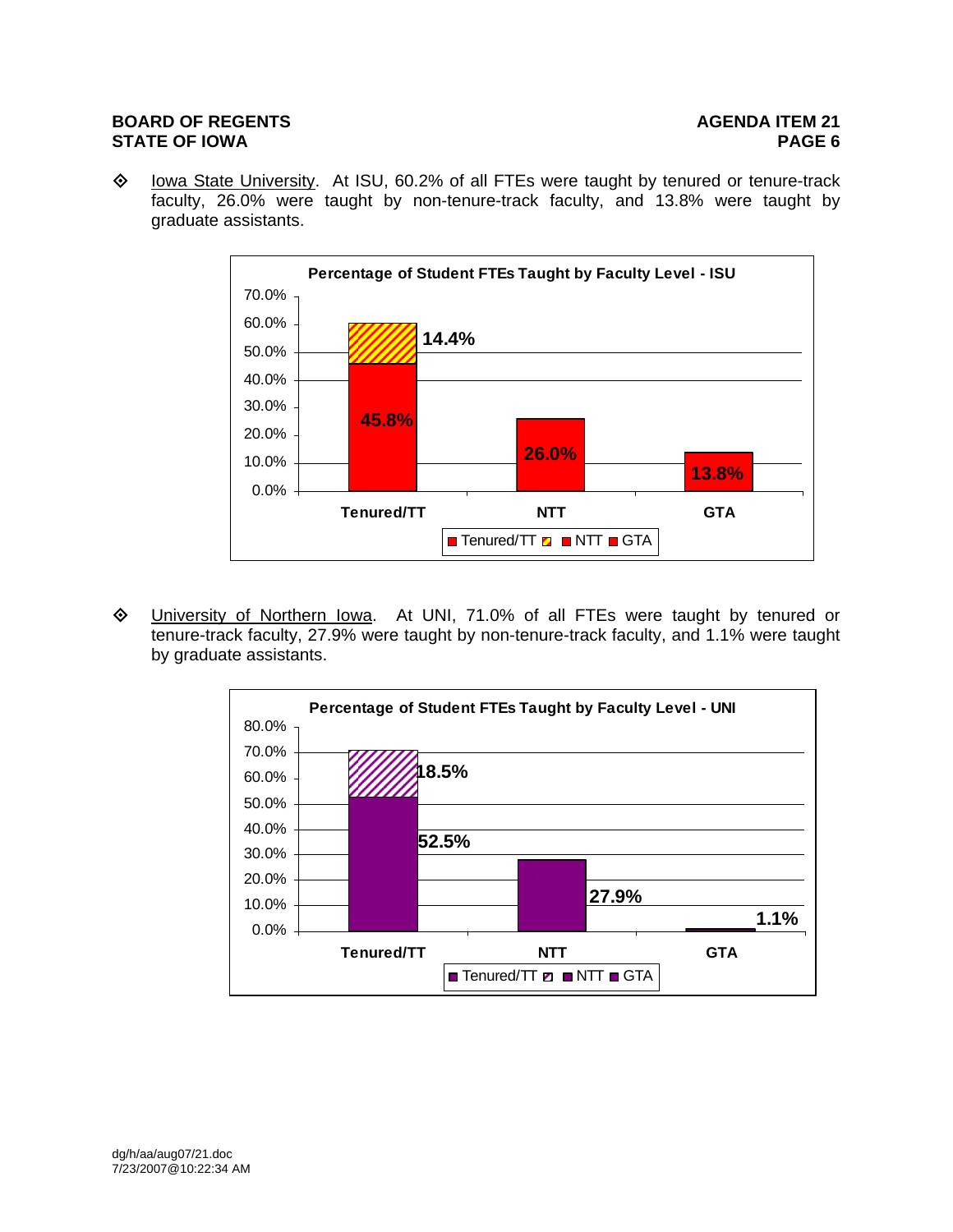## **Do tenured faculty teach the undergraduate students?**

 $\Diamond$  University of Iowa. At SUI, 40.7% of undergraduate student credit hours (SCH) were taught by tenured faculty, 10.3% were taught by tenure-track faculty, 27.1% were taught by non-tenure-track faculty, and 21.8% were taught by graduate assistants.



 $\diamond$  Iowa State University. At ISU, 42.0% of undergraduate student credit hours were taught by tenured faculty, 13.8% were taught by tenure-track faculty, 28.7% were taught by non-tenure-track faculty, and 15.5% were taught by graduate assistants.

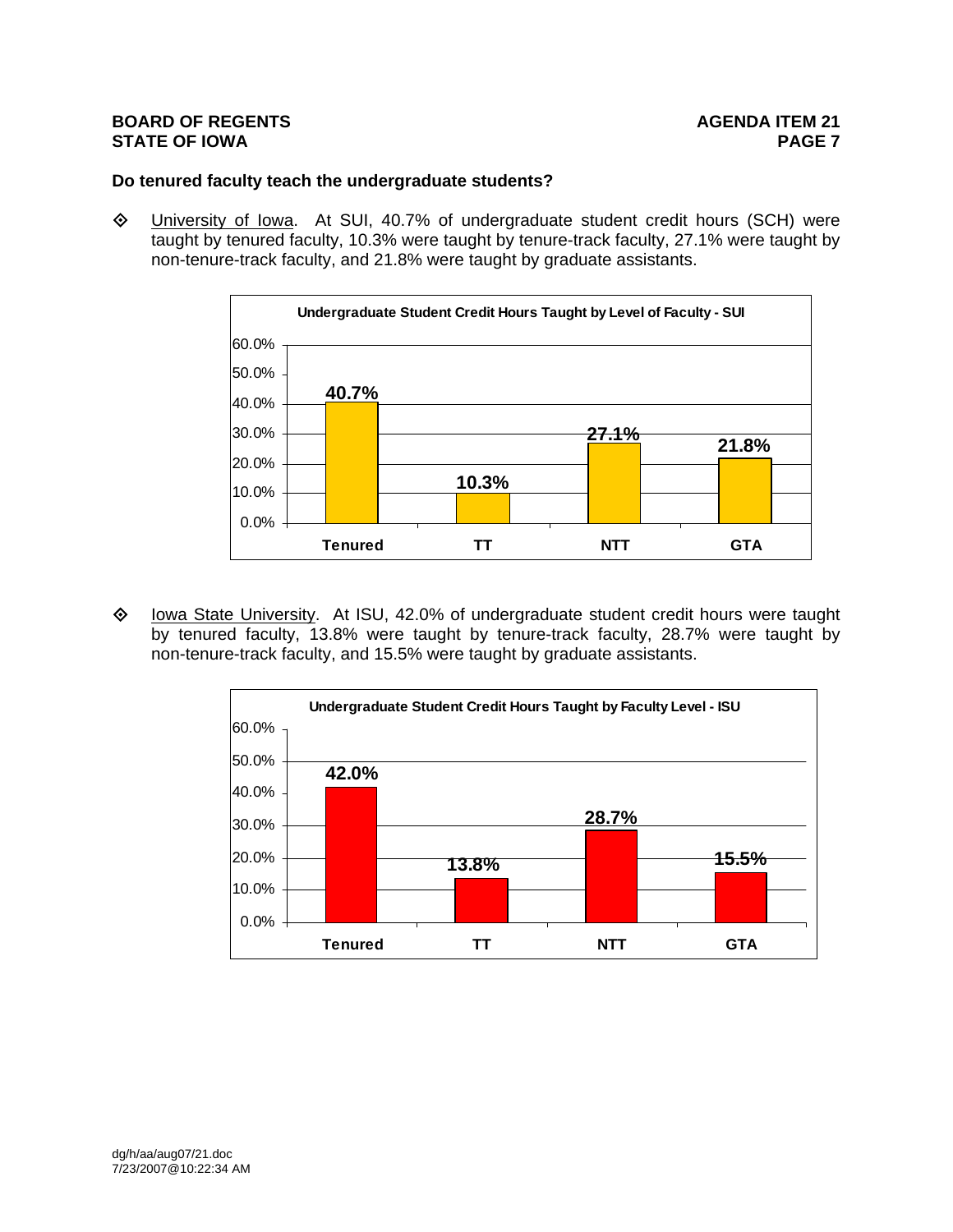University of Northern Iowa. At UNI, 51.0% of undergraduate student credit hours were taught by tenured faculty, 18.3% were taught by tenure-track faculty, 29.5% were taught by non-tenure-track faculty, and 1.2% were taught by graduate assistants.



# **Why do our universities engage in activities besides teaching?**

- University of Iowa. The Kellogg Commission on the Future of State and Land-Grant Universities<sup>2</sup> illustrates the increasing complexity of the research university mission when it suggests that "the tried and true formula of teaching, research, and service no longer serves adequately. We must think, instead, of learning, discovery, and engagement" as institutions seek to become "genuine learning communities" in which the links between discovery, learning, and serving the public good are strong. SUI's strategic plan builds on that layered commitment, identifying strategies to create more effective learning environments, foster engagement and scholarship and integrate engagement and scholarship into teaching and learning.
	- **\*\*** Research universities offer "value added" to undergraduate students through opportunities to observe and participate in faculty research, scholarship, and creative work. Faculty scholarship engenders public partnerships which create new directions in research. Sponsored research at the University is an investment in the future. The return on the investment is enriched learning experience, economic development in the state, a better educated workforce, and improved quality of life for Iowans.
	- **\*\*** Faculty scholarship is the foundation of the University's mission "to advance scholarly and creative endeavor through leading-edge research and artistic production; to use this research and creativity to enhance undergraduate, graduate, and professional education, health care, and other services provided to the people of Iowa, the nation, and the world; and to educate students for success and personal fulfillment in an increasingly diverse and global environment."

dg/h/aa/aug07/21.doc 7/23/2007@10:22:34 AM  $\overline{a}$ <sup>2</sup> Source: "Returning to Our Roots."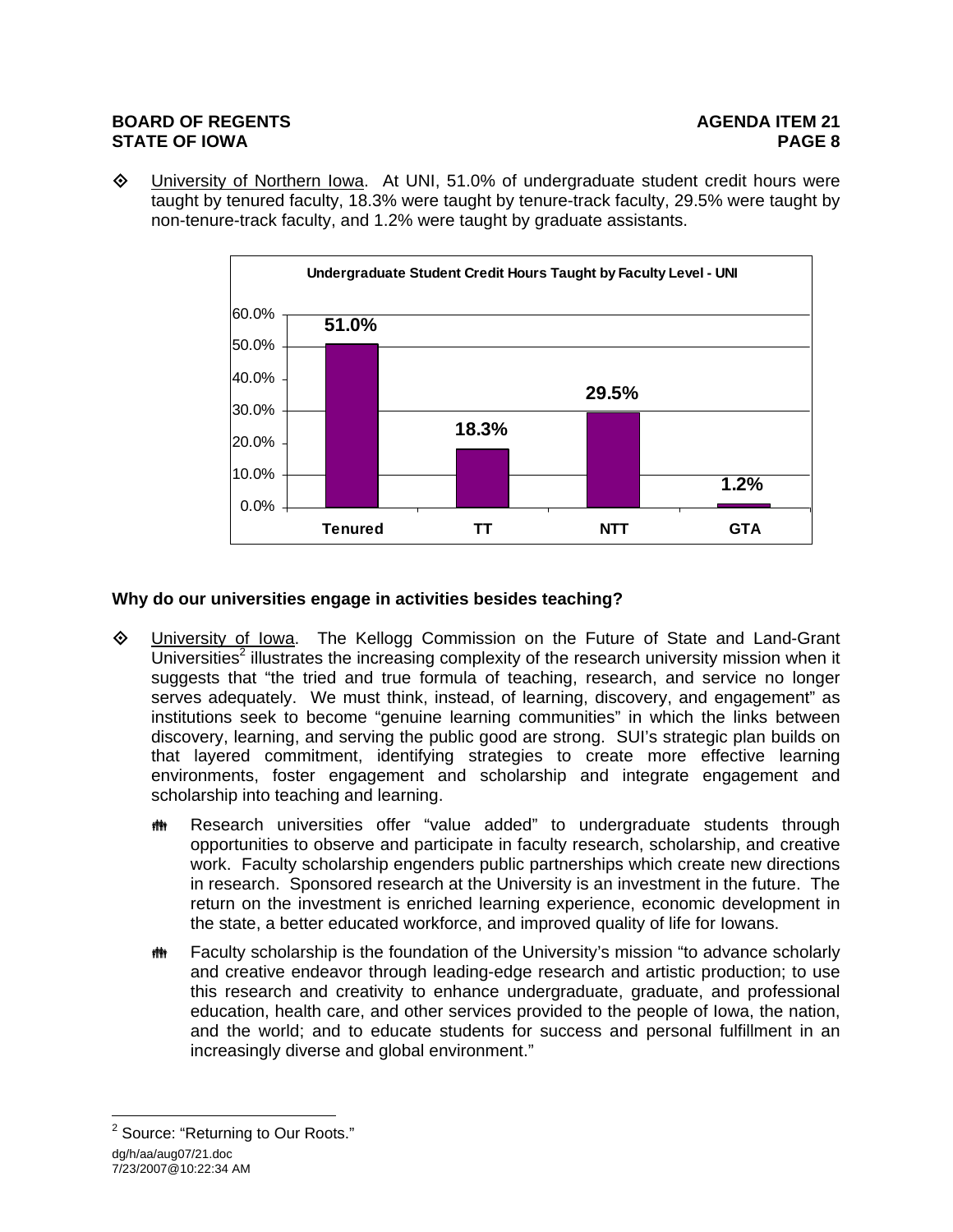- $m$  Faculty service and engagement enrich the curriculum and inform student experiential learning opportunities. As a public institution of higher education, the University has an obligation to contribute to improving the lives of Iowa's citizens. To this end, the University strives to expand public partnerships in order to increase access, interaction, dialogue, and societal benefit.
- $\bf{m}$  For many lowans, the most visible and important way in which the University faculty touch their lives is through clinical services and health care. Faculty in non-health science colleges also provide clinical services to the community through the College of Law's Legal Clinic, Muscatine's New Iowan Center, the Seashore Clinic in the College of Liberal Arts and Sciences' Department of Psychology, the West Liberty Intergenerational Service Learning Project in the Department of Social Work, the Wendell Johnson Speech and Hearing Clinic in Speech Pathology and Audiology, and the Assessment and Counseling Clinic of the College of Education's Belin-Blank Center for Gifted Education and Talent Development. Clinical service programs and the quality patient care and community assistance they provide are intrinsic to the University's public service and teaching missions.
- $\diamond$  Iowa State University. ISU's mission is to create knowledge through world-class scholarship in teaching, research, and creative endeavors. All faculty are expected to be actively involved in scholarly activities. ISU is designated a Carnegie Foundation Doctoral/Research Extensive university, a classification reserved for universities with comprehensive degree programs and a strong commitment to graduate education and research.
	- $m$  For most faculty, scholarship is in experimental research programs. The importance of such programs lies in their impact on advancing knowledge, advancing the discipline, and their applicability and usefulness to Iowans.
	- $m$  ISU shares knowledge and expertise with students (learning and teaching), communities (engagement and service), and business and industry (technology transfer and economic development). Research in biorenewables, bioeconomy, material sciences, information sciences, nanosciences, and social sciences together with scholarship in the arts and humanities contribute to exceptional undergraduate, graduate, and post-graduate academic programs. Many undergraduate programs contain components of research experiences for undergraduates, a distinguishing feature of the research university.
	- $m$  Outreach includes teaching off-campus courses; publishing in technical publications; producing newspaper articles and videos; and technology transfer. As a result of such expertise, faculty are increasingly influential in the development of economic activity in the state. In addition to their teaching, research and outreach roles, ISU faculty are expected to provide service at the departmental, college, and university levels, including undergraduate advising and membership on committees.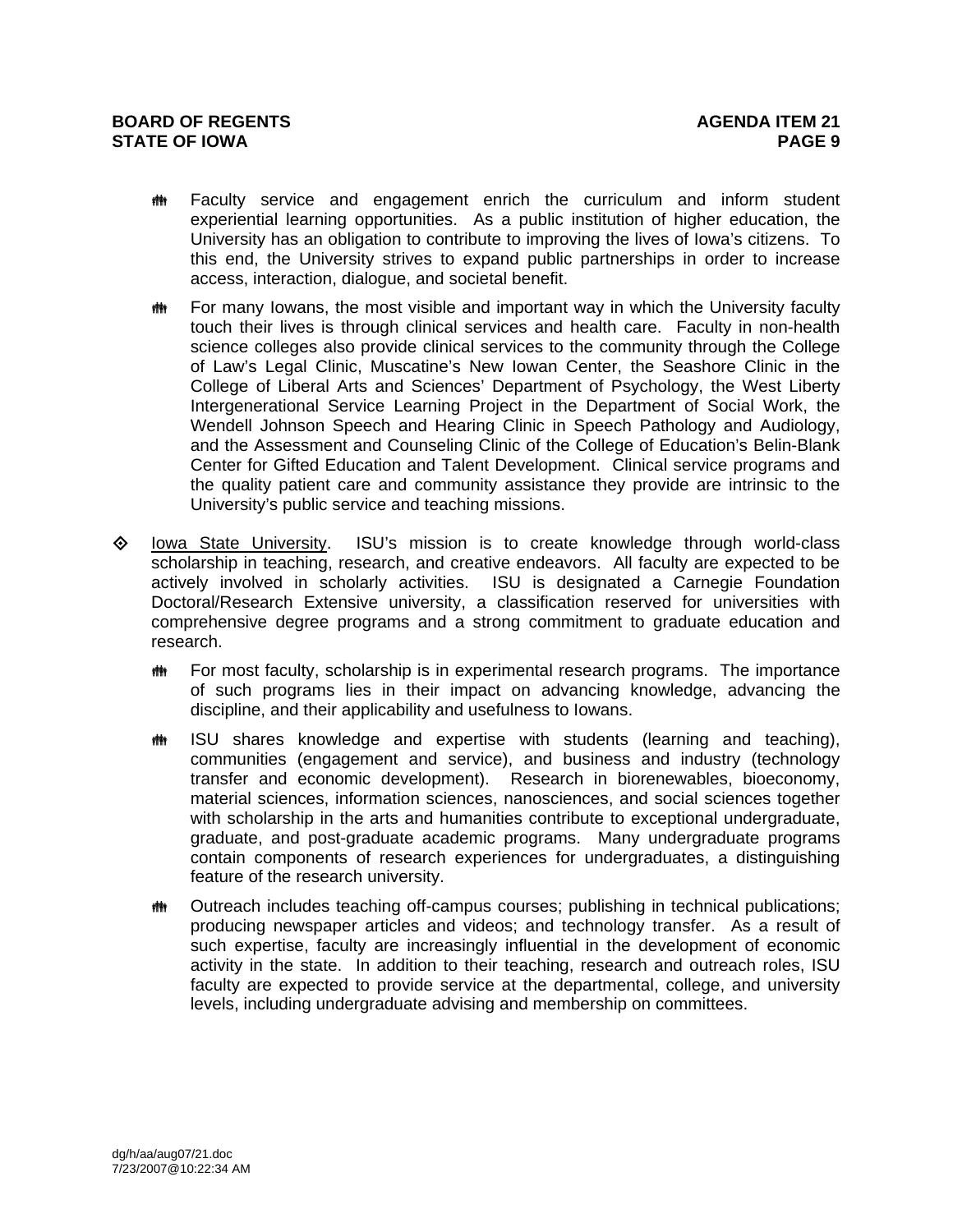University of Northern Iowa. Engagement by faculty in non-teaching activities, including research, visual and performing arts, professional and community service, and economic development benefits student learning by bringing new knowledge and contemporary problem-solving experiences to the classroom. Such activities also help faculty to engage students more effectively in their major, in their future profession, and in leadership development. UNI faculty engage in a broad range of service and outreach activities at the university, local, state, national, and international levels, contributing their expertise to government and non-government organizations.

# **How do we know our universities are doing a good job?**

- University of Iowa. SUI has developed indicators by which to measure progress toward achieving the aspiration and goals identified in its strategic plan. The indicators are a combination of institutional targets and peer benchmark measures and include the six-year graduation rate and the amount of external funding received for sponsored research. All academic programs undergo cyclical reviews; many programs have received programmatic accreditation.
	- $m$  External rankings also provide a system of public accountability. The University aspires to become one of the top ten most distinguished public universities in the country according to one of the most visible external rankings, *U.S. News and World Report.* Currently, U.S. News ranks the University of Iowa as the 25<sup>th</sup> best public university in the country. Twenty-one graduate programs at SUI are ranked among the top ten such programs at public universities in the country – five are in first place – and an additional 21 are in the top 25. For the 18<sup>th</sup> consecutive year, the University of Iowa Hospitals and Clinics ranked overall as one of "America's Best Hospitals," according to *U.S. News and World Report*; eight of the hospital's specialties were also listed – Otolaryngology (2) and Ophthalmology and Visual Sciences (6) ranked in the top 10 in their respective categories.
	- $m$  Within individual units, a variety of systems are in place to monitor how well faculty and staff are accomplishing their specific missions, including student evaluations of faculty, annual reviews of faculty, rigorous promotion and tenure process, and post-tenure allocation process.
	- the The University of Iowa has made undergraduate education the focus of its reaccreditation by the Higher Learning Commission of the North Central Association in 2007-08; part of that effort includes an examination of methods to assess learning outcomes for undergraduate majors.
	- **\*\*\*** In 2006, faculty researchers brought in \$366 million in external support. The Battelle Report indicates that Iowa ranks  $24<sup>th</sup>$  among U.S. states in total university research and development funding.
	- $m$  During FY 2006, the University of Iowa Hospitals and Clinics admitted 27,282 acutely ill patients, delivered 1,609 newborns, and recorded more than 856,000 clinic visits at 280 outreach clinics throughout the state.